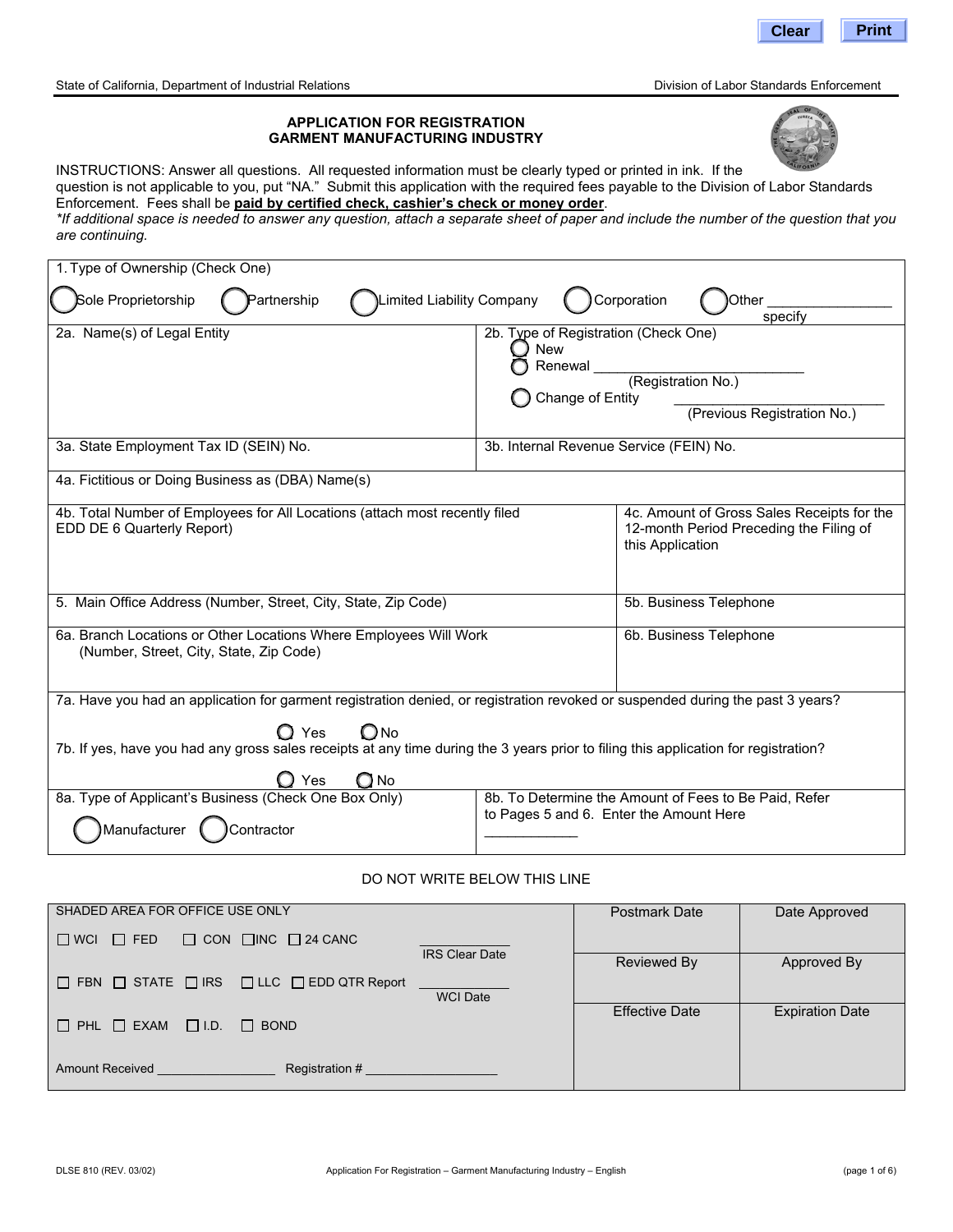| 9. An Examination is Required. This Examination is Given Only in The Languages Listed Below. (Check One Box Only)                                     |  |  |  |  |                                          |
|-------------------------------------------------------------------------------------------------------------------------------------------------------|--|--|--|--|------------------------------------------|
| CEnglish OSpanish Ochinese OKorean OVietnamese OThai OOther                                                                                           |  |  |  |  | Specify, Interpreter Will be<br>Provided |
| 10. Name, Title and Mailing Address (Street, City, Zip Code) of the Person (listed in items 11 (a, b, c) below) Authorized to<br>Take the Examination |  |  |  |  |                                          |

| 11. In the Spaces Below, Provide the Following Information |                                                                                                                        |                   |                           |                               |
|------------------------------------------------------------|------------------------------------------------------------------------------------------------------------------------|-------------------|---------------------------|-------------------------------|
| <b>Full Name</b>                                           | <b>Residence Address</b>                                                                                               | Social Security # | Percentage<br>of Interest | <b>Drivers</b><br>License No. |
| (a) Sole Proprietorship                                    |                                                                                                                        |                   |                           |                               |
|                                                            |                                                                                                                        |                   |                           |                               |
|                                                            | (b) Co-ownership, Partnership, Corporation, LLC (List Each Co-Owner, Partner, Corporate Officer, Director, LLC Member) |                   |                           |                               |
|                                                            |                                                                                                                        |                   | $\%$                      |                               |
|                                                            |                                                                                                                        |                   | %                         |                               |
|                                                            |                                                                                                                        |                   | $\%$                      |                               |
|                                                            | (c) Principal Investors and/or Shareholders (Include Only Those Having Financial Interest of 20% or More)              |                   |                           |                               |
|                                                            |                                                                                                                        |                   | $\%$                      |                               |
|                                                            |                                                                                                                        |                   | %                         |                               |

12. Managers and Supervisors Who Directly or Indirectly Control Wages, Hours And Working Conditions of Employees

13. Name and Business Address of Agent For Service of Process, If Corporation or Limited Liability Company

| 14a. Within the past three years has any person named in items 11(a) through (c) or 12 above been issued a citation or                      |  |  |
|---------------------------------------------------------------------------------------------------------------------------------------------|--|--|
| assessment by either the United States Department of Labor or the Department of Industrial Relations for violating the Fair                 |  |  |
| Labor Standards Act or the California Labor Code?                                                                                           |  |  |
|                                                                                                                                             |  |  |
| 14b. If yes, give the name of each person and business that was cited or assessed, the date and amount of the citation or                   |  |  |
| assessment, the disposition of any appeal on the citation or assessment, and whether the citation or assessment was paid and                |  |  |
| the date of payment.                                                                                                                        |  |  |
|                                                                                                                                             |  |  |
|                                                                                                                                             |  |  |
| Was a bond required?<br>( )No<br>Yes                                                                                                        |  |  |
|                                                                                                                                             |  |  |
| 15a. If you checked "New" in question 2 b, have you, your immediate family members, any person listed in items 11(a) through (c)            |  |  |
| or 12, or any of their immediate family members operated in any capacity in the garment manufacturing industry? This includes,              |  |  |
| but is not limited to, manufacturing and contracting operations as well as the exercise of direct or indirect control over garment workers, |  |  |
| wages, hours, and working conditions.                                                                                                       |  |  |
|                                                                                                                                             |  |  |
| 15b. If yes, provide the following: name(s) and address(es) of the businesses, date(s) of operation, garment registration                   |  |  |
| number(s) and date(s) of registration.                                                                                                      |  |  |
|                                                                                                                                             |  |  |
|                                                                                                                                             |  |  |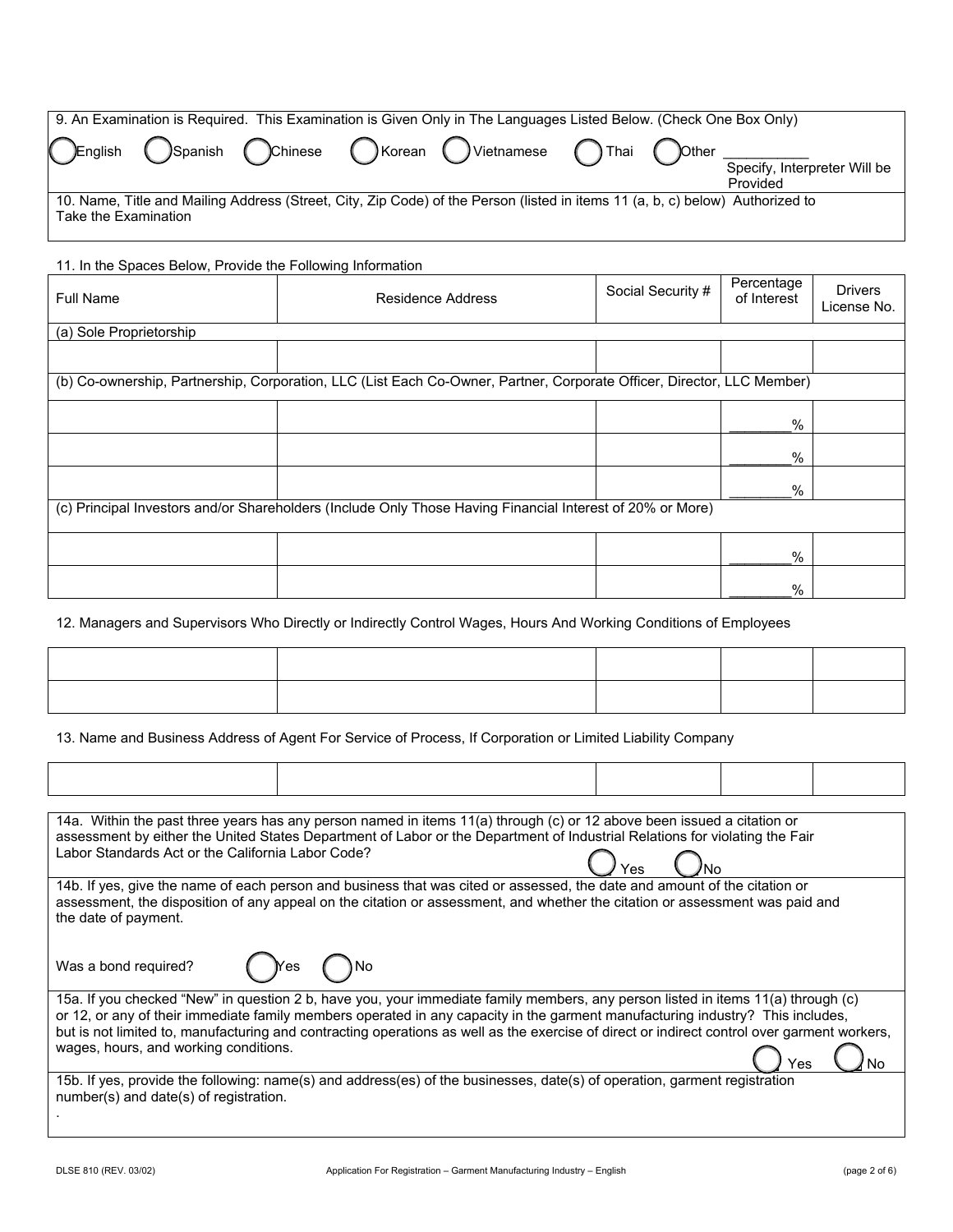16. List the names and addresses (Number, Street, City, State, Zip Code) of all firms engaged in the garment manufacturing industry with whom you have done business, such as manufacturers, contractors, subcontractors, and leasing companies, etc. during the past 3 years. (Use Attachment if Necessary)

| Registration #                                                                                                                                                                                                                                                                                                                                                                                             | Name                                                                                                                              | Address                                                                                                                                                                                                                        |  |  |  |
|------------------------------------------------------------------------------------------------------------------------------------------------------------------------------------------------------------------------------------------------------------------------------------------------------------------------------------------------------------------------------------------------------------|-----------------------------------------------------------------------------------------------------------------------------------|--------------------------------------------------------------------------------------------------------------------------------------------------------------------------------------------------------------------------------|--|--|--|
|                                                                                                                                                                                                                                                                                                                                                                                                            |                                                                                                                                   |                                                                                                                                                                                                                                |  |  |  |
|                                                                                                                                                                                                                                                                                                                                                                                                            |                                                                                                                                   |                                                                                                                                                                                                                                |  |  |  |
|                                                                                                                                                                                                                                                                                                                                                                                                            |                                                                                                                                   |                                                                                                                                                                                                                                |  |  |  |
| entered into a settlement agreement for unpaid wages?                                                                                                                                                                                                                                                                                                                                                      |                                                                                                                                   | 17a. Within the past five years, has any person named in items 11(a) through (c) or 12 above been issued a judgment or<br>Yes<br>۱No                                                                                           |  |  |  |
| 17b. If yes, provide the following:                                                                                                                                                                                                                                                                                                                                                                        |                                                                                                                                   |                                                                                                                                                                                                                                |  |  |  |
|                                                                                                                                                                                                                                                                                                                                                                                                            | (1) Name of the Person and Business that Was Issued Judgment or that Entered into the Settlement Agreement.                       |                                                                                                                                                                                                                                |  |  |  |
| (2) Date the Judgment or Settlement Agreement was Entered                                                                                                                                                                                                                                                                                                                                                  |                                                                                                                                   |                                                                                                                                                                                                                                |  |  |  |
| (3) Court Entering Judgment                                                                                                                                                                                                                                                                                                                                                                                |                                                                                                                                   |                                                                                                                                                                                                                                |  |  |  |
| (4) Case Number                                                                                                                                                                                                                                                                                                                                                                                            |                                                                                                                                   |                                                                                                                                                                                                                                |  |  |  |
| (5) Amount Due According to Judgment or Settlement Agreement                                                                                                                                                                                                                                                                                                                                               |                                                                                                                                   |                                                                                                                                                                                                                                |  |  |  |
| (6) Has this Amount Been Paid?                                                                                                                                                                                                                                                                                                                                                                             |                                                                                                                                   | No                                                                                                                                                                                                                             |  |  |  |
| (7) If Paid, Date of Payment                                                                                                                                                                                                                                                                                                                                                                               |                                                                                                                                   |                                                                                                                                                                                                                                |  |  |  |
| registration denied at any time?                                                                                                                                                                                                                                                                                                                                                                           | 18a. Has any person listed in items 11(a) through (c) or 12 had a garment registration revoked or an application for<br>Yes<br>No |                                                                                                                                                                                                                                |  |  |  |
| 18b. If yes, provide the following:                                                                                                                                                                                                                                                                                                                                                                        |                                                                                                                                   |                                                                                                                                                                                                                                |  |  |  |
| (1) Name And Address of Business                                                                                                                                                                                                                                                                                                                                                                           |                                                                                                                                   |                                                                                                                                                                                                                                |  |  |  |
| (2) The Period of Revocation or Date of Denial                                                                                                                                                                                                                                                                                                                                                             |                                                                                                                                   |                                                                                                                                                                                                                                |  |  |  |
| (3) The Reason(s) for the Revocation or Denial                                                                                                                                                                                                                                                                                                                                                             |                                                                                                                                   |                                                                                                                                                                                                                                |  |  |  |
|                                                                                                                                                                                                                                                                                                                                                                                                            | Yes                                                                                                                               | 19. Has any person listed in items 11(a) through (c) or 12 filed bankruptcy last year? If so, please Indicate case number and court.<br>.No                                                                                    |  |  |  |
| $\text{Case } \#$ :                                                                                                                                                                                                                                                                                                                                                                                        | Court :                                                                                                                           |                                                                                                                                                                                                                                |  |  |  |
|                                                                                                                                                                                                                                                                                                                                                                                                            |                                                                                                                                   |                                                                                                                                                                                                                                |  |  |  |
|                                                                                                                                                                                                                                                                                                                                                                                                            | <b>CERTIFICATION</b>                                                                                                              |                                                                                                                                                                                                                                |  |  |  |
| I hereby certify, under penalty of perjury, that the foregoing statements are true and correct.                                                                                                                                                                                                                                                                                                            |                                                                                                                                   |                                                                                                                                                                                                                                |  |  |  |
| I understand that ANY MATERIAL MISREPRESENTATION IS GROUNDS FOR DENIAL OR SUBSEQUENT<br>REVOCATION OF THIS APPLICATION.                                                                                                                                                                                                                                                                                    |                                                                                                                                   |                                                                                                                                                                                                                                |  |  |  |
| I understand that I may not operate as a garment manufacturer until I receive a Certificate of Registration issued by the Division of<br>Labor Standards Enforcement (Labor Commissioner) following successful completion of an examination.                                                                                                                                                               |                                                                                                                                   |                                                                                                                                                                                                                                |  |  |  |
| I understand that I agree as a condition of registration that I or any agents acting on my behalf must permit the Labor Commissioner<br>or his or her designees access to all the business records or other information required in Part 11 of Division 2 of the Labor Code,<br>commencing with Section 2670 and Subchapter 8 of Chapter 6 of Division 1 of Title 8 of the California Code of Regulations. |                                                                                                                                   |                                                                                                                                                                                                                                |  |  |  |
| Signature of Individual Owner, Partner, Member Or Corporate Officer                                                                                                                                                                                                                                                                                                                                        |                                                                                                                                   |                                                                                                                                                                                                                                |  |  |  |
|                                                                                                                                                                                                                                                                                                                                                                                                            |                                                                                                                                   | Date and the contract of the contract of the contract of the contract of the contract of the contract of the contract of the contract of the contract of the contract of the contract of the contract of the contract of the c |  |  |  |
| Clearly Print Name and Title                                                                                                                                                                                                                                                                                                                                                                               |                                                                                                                                   |                                                                                                                                                                                                                                |  |  |  |

\_\_\_\_\_\_\_\_\_\_\_\_\_\_\_\_\_\_\_\_\_\_\_\_\_\_\_\_\_\_\_\_\_\_\_\_\_\_\_\_\_\_\_\_\_\_\_\_\_\_\_\_\_\_\_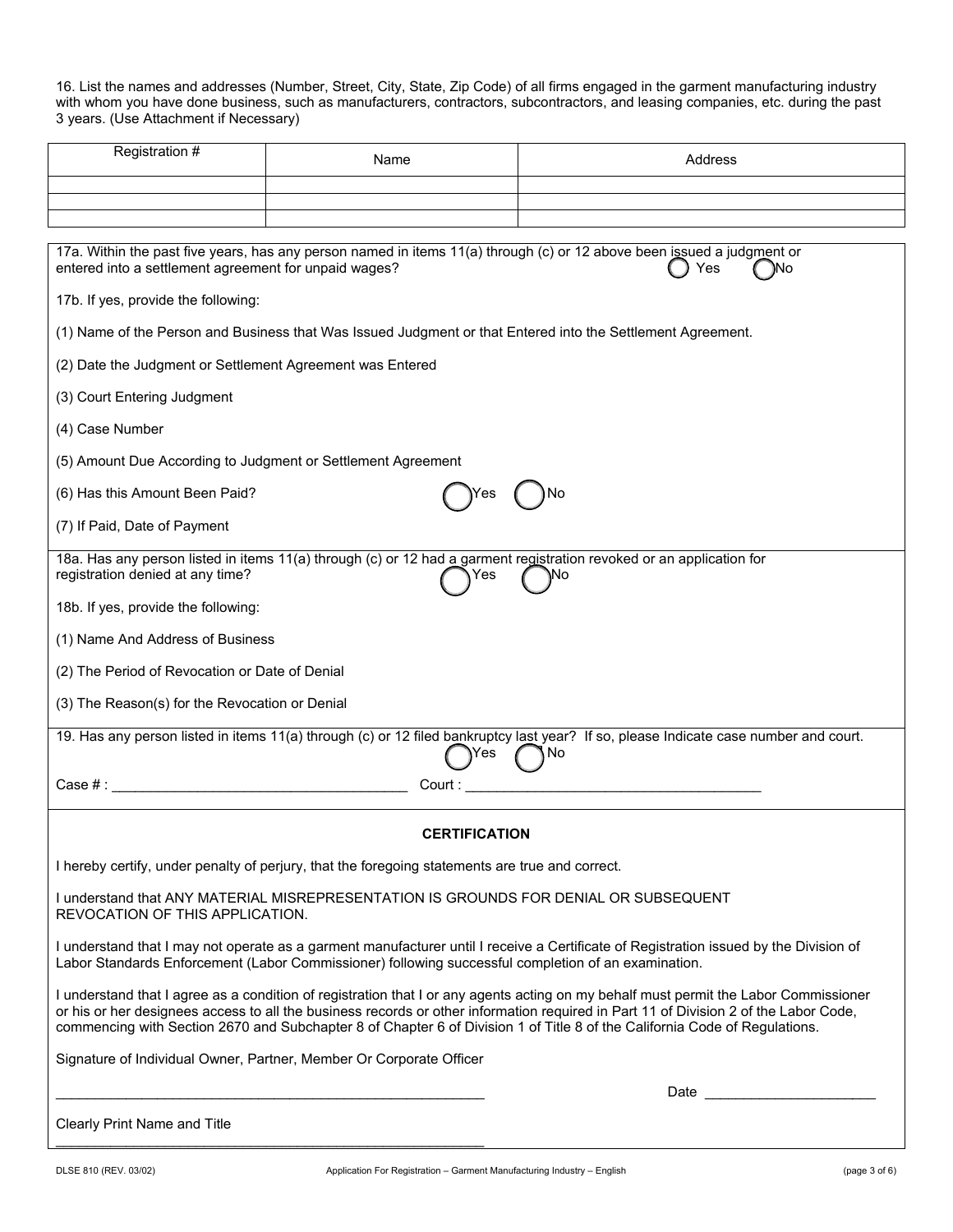## **MANUFACTURER'S CERTIFICATION (REQUIRED) LABOR CODE § 2673.1**

**If you are applying for a garment registration certificate as a manufacturer (you checked "Manufacturer" in answer to Item 8a, "Type of Applicant's Business" on the application form), Section 13634(b) of Division 1 of Title 8 of the California Code of Regulations requires that you certify the following statement:** 

I have applied for registration as a garment manufacturer. I hereby certify that I am aware of the wage provision of Labor Code § 2673.1. Under that provision, I, as a garment manufacturer, guarantee payment of my proportionate share of any unpaid minimum and overtime wages owing to any employees of the contractors with whom I contract for work performed by the contractor's employees on my behalf.

\_\_\_\_\_\_\_\_\_\_\_\_\_\_\_\_\_\_\_\_\_\_\_\_\_\_\_\_\_\_\_\_\_\_\_\_\_\_\_\_\_\_\_\_\_\_\_\_\_\_\_\_\_\_ Signature of Sole Proprietor, Partner, Member, or Corporate Officer

\_\_\_\_\_\_\_\_\_\_\_\_\_\_\_\_\_\_\_\_\_\_\_\_\_\_\_\_\_\_\_\_\_\_\_\_\_\_\_\_\_\_\_\_\_\_\_\_\_\_\_\_\_\_

Name and Title (clearly printed)

\_\_\_\_\_\_\_\_\_\_\_\_\_\_\_\_\_\_\_\_\_\_\_\_\_\_\_\_\_\_\_

**Date** 

# **PRIVACY ACT NOTICE**

We ask for the information on the "Application for Registration – Garment Manufacturing Industry" [DLSE 810 REV. (03/02)] for the review of licensing qualification and to determine fitness for licensing. The disclosure of your social security number(s) (SSN) is mandated by the California Code of Regulations, Title 8  $\S$  13634(a). The only purpose of this disclosure is to enable us to properly identify individual applicants when accessing law enforcement records.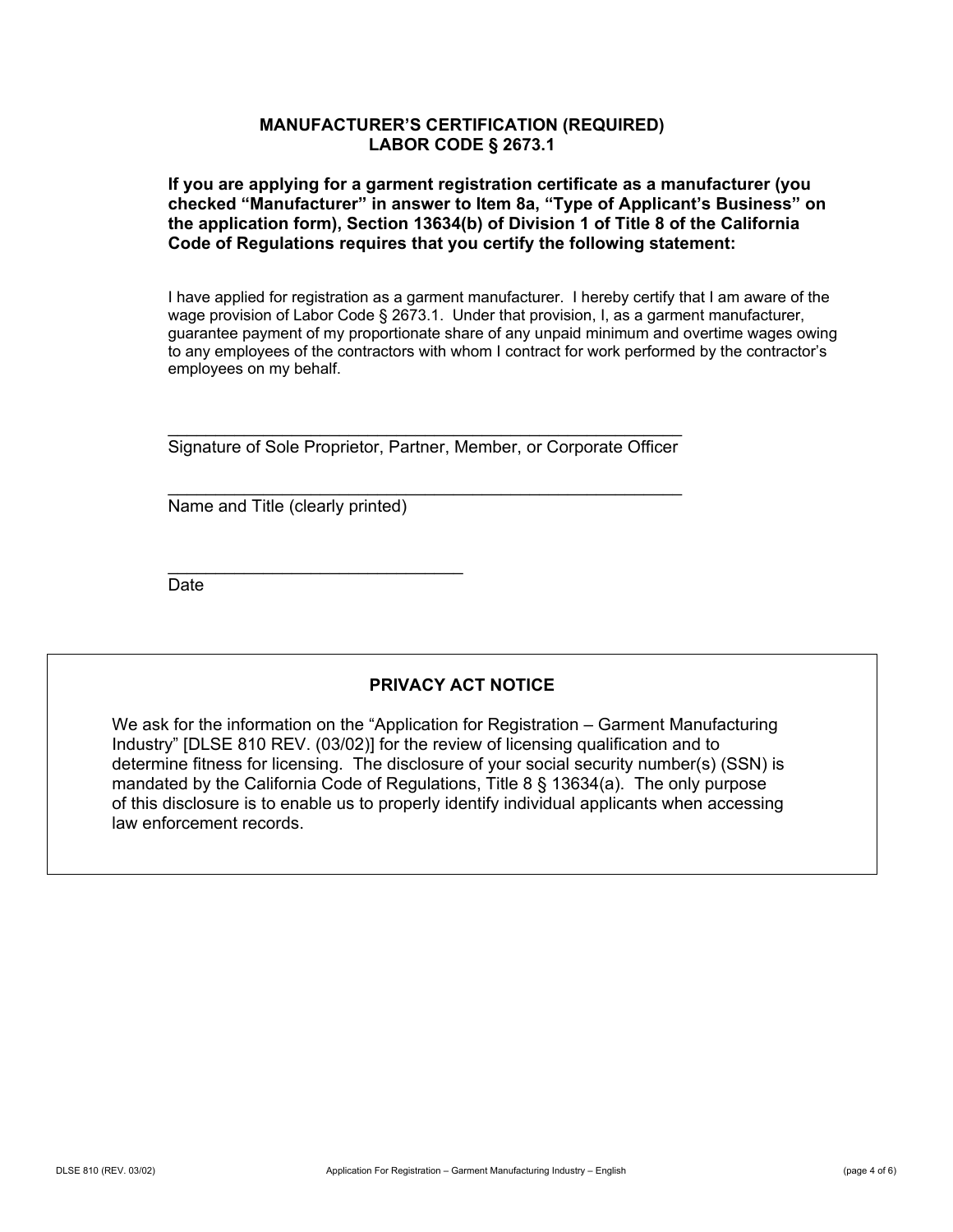## **HOW TO DETERMINE YOUR REGISTRATION FEE**

The amount you pay for registration is determined by your answers to certain questions and the amount of gross sales receipts that you report for a specified time period. Your answers to the following items on the application form will determine the amount of your registration fee.

#### **IF YOU ANSWERED "NO" TO APPLICATION ITEM 7a**

If you have **not** had an application for registration denied and if you have **not** had a registration revoked or suspended during the **three years** preceding the filing of this application, use **TABLE 1** to find the amount of your registration fee. (If your answer to **7a** was "yes," go to the next section entitled, "If You Answered 'Yes' to Application Item 7a.")

#### **IF YOU ANSWERED "YES" TO APPLICATION ITEM 7a**

If you have had an application for registration denied or if you have had a registration revoked or suspended during the **three years** preceding the filing of this application, use **TABLE 2** to determine the amount of your registration fee.

## **TABLE 1**

#### FOR USE BY APPLICANTS THAT ANSWERED "**NO**" TO APPLICATION ITEM **7a**

| <b>TYPE OF BUSINESS</b><br><b>(YOUR ANSWER TO ITEM 8a)</b><br>OF APPLICATION FORM) | <b>GROSS SALES RECEIPTS</b><br>FOR THE PRIOR 12 MONTHS<br><b>(YOUR ANSWER TO ITEM 4c)</b><br>OF APPLICATION FORM<br><b>ROUNDED TO</b><br>THE NEAREST DOLLAR) | <b>YOUR</b><br><b>ANNUAL FEE</b><br>IS |
|------------------------------------------------------------------------------------|--------------------------------------------------------------------------------------------------------------------------------------------------------------|----------------------------------------|
| <b>CONTRACTOR</b>                                                                  | \$100,000 or less                                                                                                                                            | \$250                                  |
| <b>CONTRACTOR</b>                                                                  | \$100,001 to \$500,000                                                                                                                                       | \$350                                  |
| <b>CONTRACTOR</b>                                                                  | \$500,001 to \$1,000,000                                                                                                                                     | \$500                                  |
| <b>CONTRACTOR</b>                                                                  | \$1,000,001 or more                                                                                                                                          | \$1,000                                |
| <b>MANUFACTURER</b>                                                                | \$500,000 or less                                                                                                                                            | \$750                                  |
| <b>MANUFACTURER</b>                                                                | \$500,001 to \$3,000,000                                                                                                                                     | \$1,000                                |
| <b>MANUFACTURER</b>                                                                | \$3,000,001 to \$7,000,000                                                                                                                                   | \$1,500                                |
| <b>MANUFACTURER</b>                                                                | \$7,000,001 or more                                                                                                                                          | \$2,500                                |